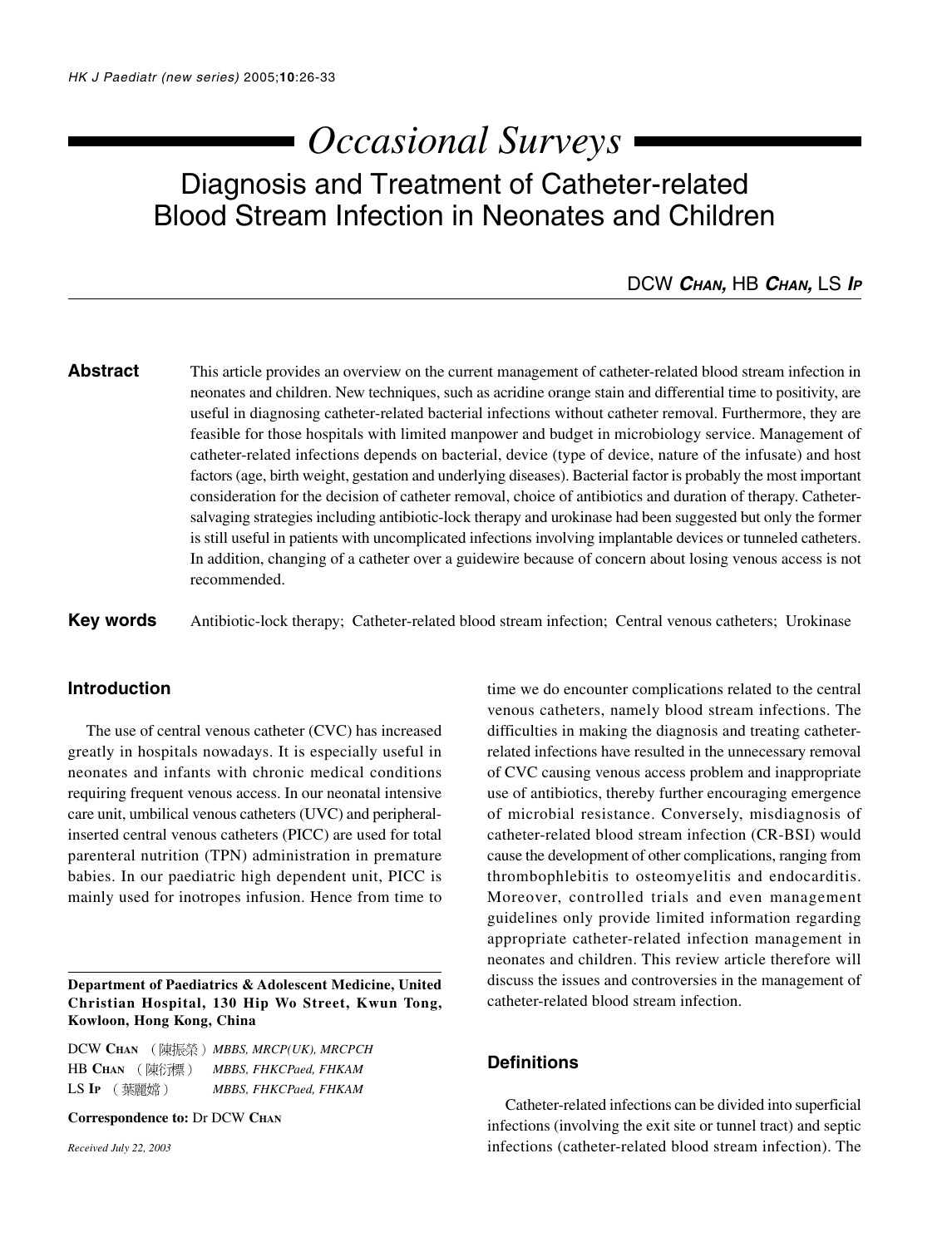latter can occur with or without the evidence of superficial infection.

The definition of exit site infection is the presence of erythema, tenderness, induration and purulence within 2 cm of the skin exit of the catheter or within 2 cm from any edge of a subcutaneous port. The latter is also called a "pocket" infection. Tunnel tract infection is the development of erythema, tenderness, and induration along the subcutaneous tract of the Broviac or Hickman catheter at a distance greater than 2 cm from skin exit site with or without signs of exit site infection. This definition applies to subcutaneous port infection as well.<sup>1,2</sup> Table 1 summarises the definitions of catheter-related blood stream infection (CR-BSI) and colonisation.

# **Diagnosis of Infection**

#### **Contamination or True Bacteremia?**

National Nosocomial Infections Surveillance System in United States showed that 88% blood stream infections among neonates in high-risk nurseries were associated with umbilical or central vascular catheters. Coagulase-negative staphylococci (CoNS) accounted for 51% of these infections.3 In paediatric intensive care units, 37.8% blood stream infection was caused by CoNS (Table 2).<sup>4</sup> CoNS is a normal skin flora and its presence in blood culture is frequently encountered as contaminants. In general CoNS bacteremia should be suspected if more than 2 blood cultures are positive for CoNS within 24 hours, have

**Table 1** Definitions of colonisation and catheter-related blood stream infection

Catheter colonisation:

Significant growth of a microorganism in a quantitative or semiquantitative culture of the catheter tip, subcutaneous catheter segment, or catheter hub.

Catheter related blood stream infection:

- 1. Bacteremia or fungemia in a patient who has an intravascular device and ≥1 positive result of culture of blood samples obtained from the peripheral vein.
- 2. Clinical manifestations of infection (e.g., fever, chills, and/or hypotension).
- 3. No apparent source for bloodstream infection (with the exception of the catheter).
- 4. One of the following should be present:
	- a positive result of semiquantitative ( $\geq 15$  cfu per catheter segment) or quantitative ( $\geq 10^2$  cfu per catheter segment) catheter culture, whereby the same organism (species and antibiogram) is isolated from a catheter segment and a peripheral blood sample
	- simultaneous quantitative cultures of blood samples with a ratio of  $\geq 5$  : 1 (CVC vs. peripheral)
	- differential time to positivity (i.e., a positive result of culture from a CVC is obtained at least 2 hours earlier than is a positive result of culture from peripheral blood)

Adapted from Mermel LA, Farr BM, Sherertz RJ, et al. Guidelines for the management of intravascular catheter-related infections. Clin Infect Dis 2001;32:1249-72.

|                                                                                                             |                         | <b>Neonates</b>                                                                                   | <b>Paediatric patients</b> |                         |
|-------------------------------------------------------------------------------------------------------------|-------------------------|---------------------------------------------------------------------------------------------------|----------------------------|-------------------------|
|                                                                                                             | NNIS Study <sup>3</sup> | $NICHD$ Study <sup>32</sup>                                                                       | Decker, 1988#              | NNIS Study <sup>4</sup> |
| % of blood stream infection in<br>nosocomial infections                                                     | 79-87                   | 11.5-32.4                                                                                         |                            | 28                      |
| % of blood stream infection<br>associated with umbilical<br>venous catheters or central<br>venous catheters | 88                      | The rate of infection increased<br>with an increasing duration of<br>central venous catheters use |                            |                         |
| Major pathogens associated with<br>blood stream infection $(\%)$                                            |                         |                                                                                                   |                            |                         |
| - Coagulase-negative staphylococcus                                                                         | 51                      | 55                                                                                                | 36                         | 37.8                    |
| Group B streptococcus                                                                                       | 7.9                     |                                                                                                   |                            |                         |
| Staphylococcus aureus<br>$\overline{\phantom{a}}$                                                           | 7.5                     |                                                                                                   | 16                         | 9.3                     |
| Enterococcus                                                                                                | 6.2                     |                                                                                                   |                            | 11.2                    |
| Enterobacter spp.<br>$\overline{\phantom{a}}$                                                               | 2.9                     |                                                                                                   |                            | 6.2                     |
| Candida spp.                                                                                                | 6.9                     |                                                                                                   |                            | 5.5                     |
| Pseudomonas spp.                                                                                            |                         |                                                                                                   |                            | 4.9                     |
| Klebsiella spp.                                                                                             | 2.5                     |                                                                                                   |                            | 4.1                     |
| Escherichia coli                                                                                            | 4.3                     |                                                                                                   |                            | 2.9                     |

#Decker MD and Edwards KM summarised blood isolates from 13 studies of Broviac catheter sepsis involving paediatric patients.<sup>24</sup> NNIS: national nosocomial infections surveillance system; NICHD: national institute of child health and human development neonatal research network.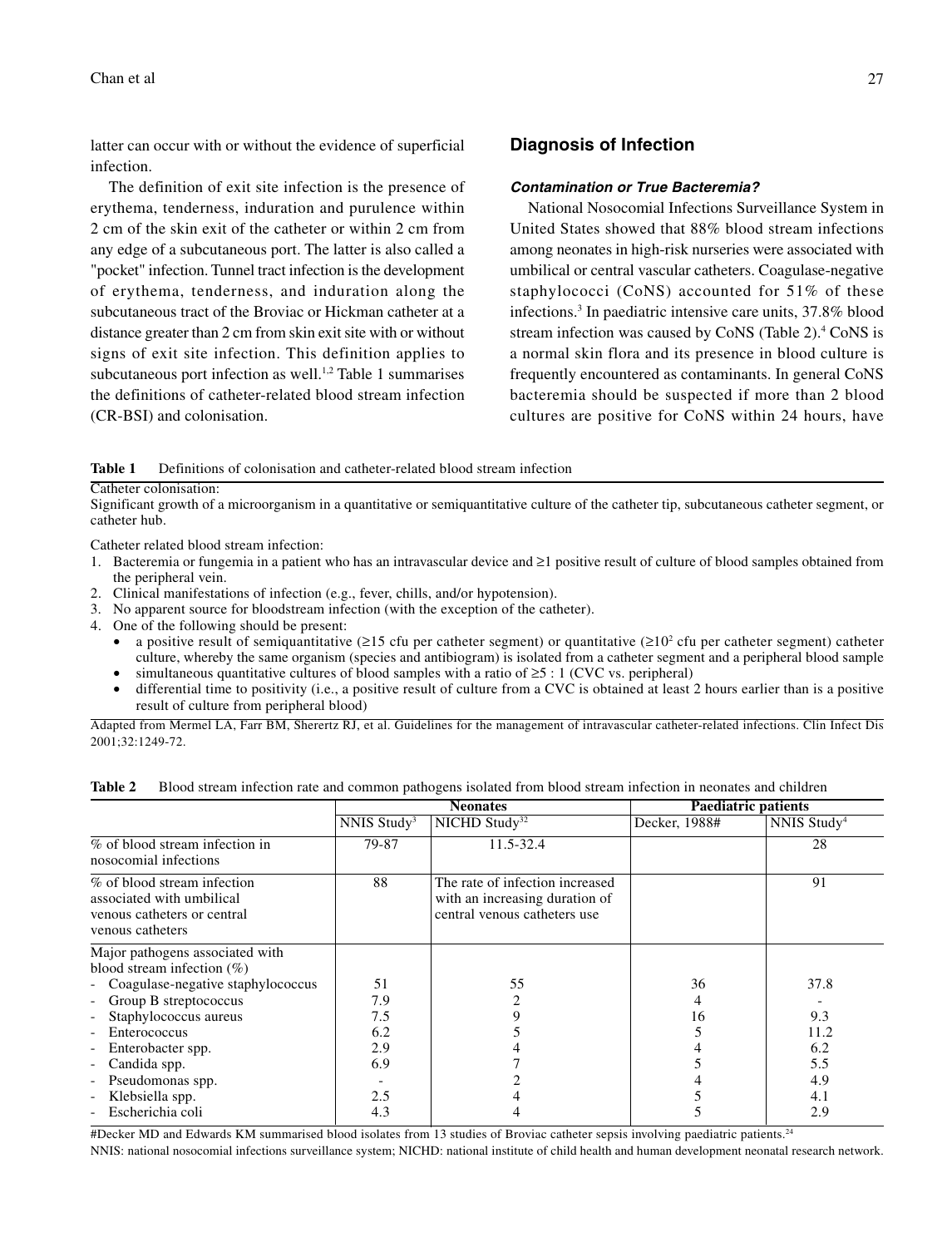identical antibiogram, and genotypic analysis demonstrates that they are monoclonal, i.e. same strain.<sup>5</sup> On the contrary blood cultures with multiple CoNS strains are usually regarded as contaminants. However, this belief has been challenged recently. Van Eldere reported a case of polyclonal (4 clones with 2 different antibiograms) CoNS endocarditis in an 82-year-old man. Furthermore he also demonstrated genetic variation of CoNS in a rat model of catheter-associated infection.<sup>6</sup> Therefore the interpretation of blood cultures positive for CoNS becomes even more complicated. Hence, Elloitt et al used enzyme linked immunosorbent assay (ELISA) for the serological diagnosis of CVC-related sepsis in adult patients. It based on a novel short-chain lipoteichoic acid antigen isolated from CoNS which was used to determine the patient's IgG and IgM response to CVC sepsis caused by CoNS. There was a significant increase in the antibody levels, both IgG and IgM, to the short-chain lipoteichoic acid in patients with CVC-associated staphylococcal sepsis as compared to those with a CVC in situ but had no evidence of sepsis.<sup>7</sup>

From a practical point of view, antibiotics should be instituted when there is doubt about the significance of a commensal organism isolated from the blood of a neonate with signs and symptoms suggestive of infection or second blood culture positive for the same organism, taken within 24 hours of the first.<sup>8</sup>

#### **Diagnostic Techniques (Table 3)**

There are few available data regarding different diagnostic methods of intravascular catheter-related

infection in children. Therefore the following diagnostic techniques are derived from studies on adult patients in surgical units or from those in oncology wards.

*Diagnosis with catheter in situ*. Qualitative paired blood cultures (i.e., only show what organism in the blood rather than the quantity of organism in the blood) drawn through the central catheter and peripheral vein for the diagnosis of CR-BSI is a common practice but the result is not reliable. DesJardin showed that the positive predictive value of qualitative blood cultures from catheter and peripheral blood was 63% and 73%, and the negative predictive value was 99% and 98% respectively. He concluded that culture of blood drawn through either the central catheter or peripheral vein showed excellent negative predictive value. Therefore, a positive result from a catheter needed clinical interpretation and might require confirmation.<sup>9</sup> Thus diagnosis of catheter-related blood stream infection without the removal of CVC relies on simultaneous quantitative blood culture from the CVC and peripheral vein. This is done by means of the direct inoculation of blood on to an agar plate (pour-plate method) to permit counting. Catheter infection is likely if the number of colonies isolated from the blood culture obtained via the catheter is 7 fold more than that in the blood obtained peripherally.10 If the quantitative blood culture from the CVC yields at least 100 cfu/ml, it may be diagnostic even without the peripheral blood culture.<sup>1</sup> However this method is not routinely used in clinical practice because it is time-consuming, complex and expensive. The differential time to positivity (DTTP) for CVC versus peripheral blood culture may be helpful in

**Table 3** Comparisons among different diagnostic methods of catheter-related blood stream infection without the removal of central venous catheter

|                                                | Sensitivity $(\% )$ | Specificity $(\% )$ | Positive predictive value $(\% )$ | Negative predictive value $(\% )$ |
|------------------------------------------------|---------------------|---------------------|-----------------------------------|-----------------------------------|
| Quantitative paired blood cultures             |                     |                     |                                   |                                   |
| 1. pour-plate method <sup>10</sup>             | 77.8                | 100                 | 100                               | 88.2                              |
| Qualitative paired blood cultures <sup>9</sup> |                     |                     |                                   |                                   |
| 1. from central venous catheter                | 89                  | 95                  | 63                                | 99                                |
| 2. from peripheral veins                       | 78                  | 97                  | 73                                | 98                                |
| Differential time to positivity                |                     |                     |                                   |                                   |
| (cut-off point $120$ minutes) <sup>11</sup>    | 91                  | 94                  | 94                                | 91                                |
| Acridine-orange leucocyte cytospin             |                     |                     |                                   |                                   |
| test (AOLC) + Gram stain <sup>12</sup>         | 96                  | 92                  | 91                                | 97                                |
| Serological test on short-chain                |                     |                     |                                   |                                   |
| lipoteichoic acid antigen of CoNS <sup>7</sup> |                     |                     |                                   |                                   |
| 1. IgM titre (cut-off point $5,000$ )          | 52                  | 85                  |                                   |                                   |
| 2. IgG titre (cut-off point $20,000$ )         | 75                  | 90                  |                                   |                                   |
|                                                |                     |                     |                                   |                                   |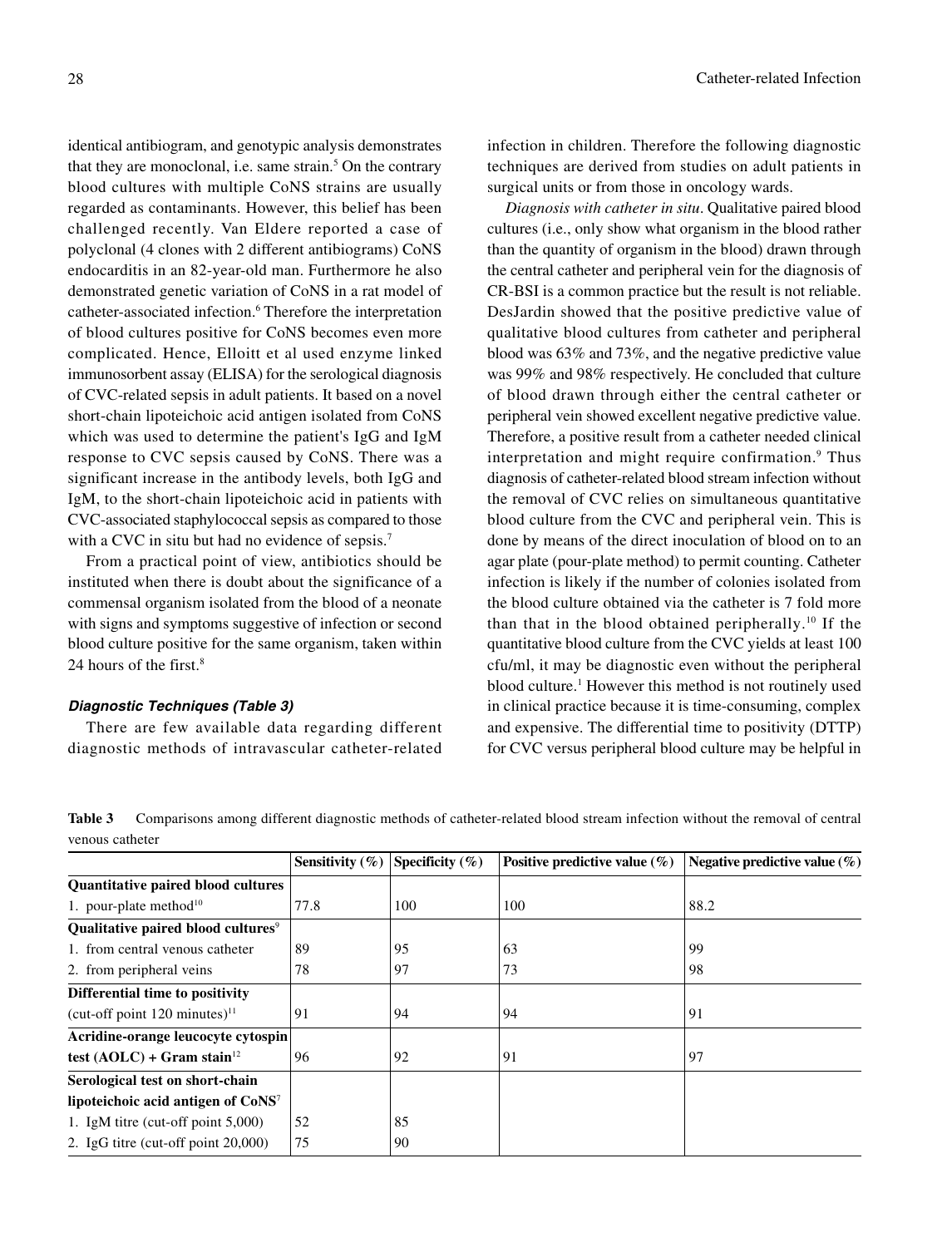the above scenario. Diagnosis of catheter-related blood stream infection could be made on a patient who has a positive blood culture from the CVC 120 minutes earlier than that from the peripheral vein. Overall sensitivity is  $91\%$  and specificity is  $94\%$ .<sup>11</sup> Recently the acridine-orange leukocyte cytospin test (AOLC) of blood drawn through the catheter in combination with gram stain shows a sensitivity of 96% and a specificity of 92%. These two tests are rapid (30 min), inexpensive, and require only 100 microlitre of catheter blood and the use of light and ultraviolet microscopy.12

*Diagnosis with catheter removal*. Culture of organisms on the catheter tip is useful in confirming the infection that is catheter related. A 5 cm distal segment of the removed catheter is rolled across the culture media (roll-plate method) for semiquantitative culture.<sup>13</sup> However the culture results can be misleading because the external surface of the catheter may become contaminated with skin commensals on removal, hence the false positive rate is high. Quantitative catheter culture, in particular using the sonication method, can retrieve microorganisms from the external and internal surfaces of the CVC. Therefore it has higher diagnostic value than the roll-plate method. A count of ≥15 colonies by roll-plate method or ≥100 colonies by means of quantitative culture is indicative of significant colonisation of the catheter, whereas fewer colonies are consistent with contamination during removal.

#### **Treatment**

## **Remove the Line, Change the Line or Keep the Line? (Table 4)**

The traditional approach to the infected line is to remove it immediately and give appropriate antibiotics for patients who have clinical sepsis. This is an appropriate approach for patients who have short term, easily resited lines, but for patients who have precious lines that are critical to their further care, a trial of treatment with the line in situ is usually warranted. This applies to children with tunneled catheters and implantable devices, and infants who would pose technical difficulties in reinserting the lines.

*Catheter tip colonisation*. Catheter colonisation is much more frequent than bacteremia and usually precedes seeding of the blood stream. A biofilm forms on the inner lumen of the catheter and the embedded bacteria or fungi are protected from the action of antibiotics. This occurs in the catheter with long-term use. The presence of the catheter tip in the blood vessel can damage the intima of the vessel and often results in thrombosis. Infection of the thrombus leads to septic thrombophlebitis. This occurs on the external surface of the catheter and is commonly seen in short-term use catheters. In these 2 situations, the embedded microorganisms can be dislodged resulting in haematogenous spread.<sup>14,15</sup>

If the patient has severe systemic sepsis, erythema and

| <b>Factor</b>                      | Outcome                        |                                  |                                   |  |  |  |
|------------------------------------|--------------------------------|----------------------------------|-----------------------------------|--|--|--|
|                                    | <b>Likely success</b>          | <b>Unlikely success</b>          | <b>Risk of distant infections</b> |  |  |  |
| Organisms <sup>20, 21, 23-26</sup> | CoNS                           | Fungi                            | Candida species                   |  |  |  |
|                                    | Diphtheroids                   | Pseudomonas                      | Staphylococcus aureus             |  |  |  |
|                                    | Enterococcus                   | Multi-resistant organisms (MRSA) |                                   |  |  |  |
|                                    |                                | Stenotrophomonas maltophilia     |                                   |  |  |  |
|                                    |                                | <b>Bacillus</b> species          |                                   |  |  |  |
|                                    |                                | Atypical mycobacteria            |                                   |  |  |  |
|                                    |                                | Presence of multi organisms      |                                   |  |  |  |
| Site of infection $25$             | Local exit site                | Tunnel infection                 |                                   |  |  |  |
|                                    |                                | Pocket infection                 |                                   |  |  |  |
|                                    |                                | Frank pus from exit site         |                                   |  |  |  |
| <b>Line factors</b>                | Line functioning well          | Impaired flow                    |                                   |  |  |  |
| Host factors <sup>1</sup>          | No evidence of systemic sepsis | Severe systemic sepsis           | Abnormal heart valves             |  |  |  |

**Table 4** Factors to be considered when treating an infected line in situ<sup>33</sup>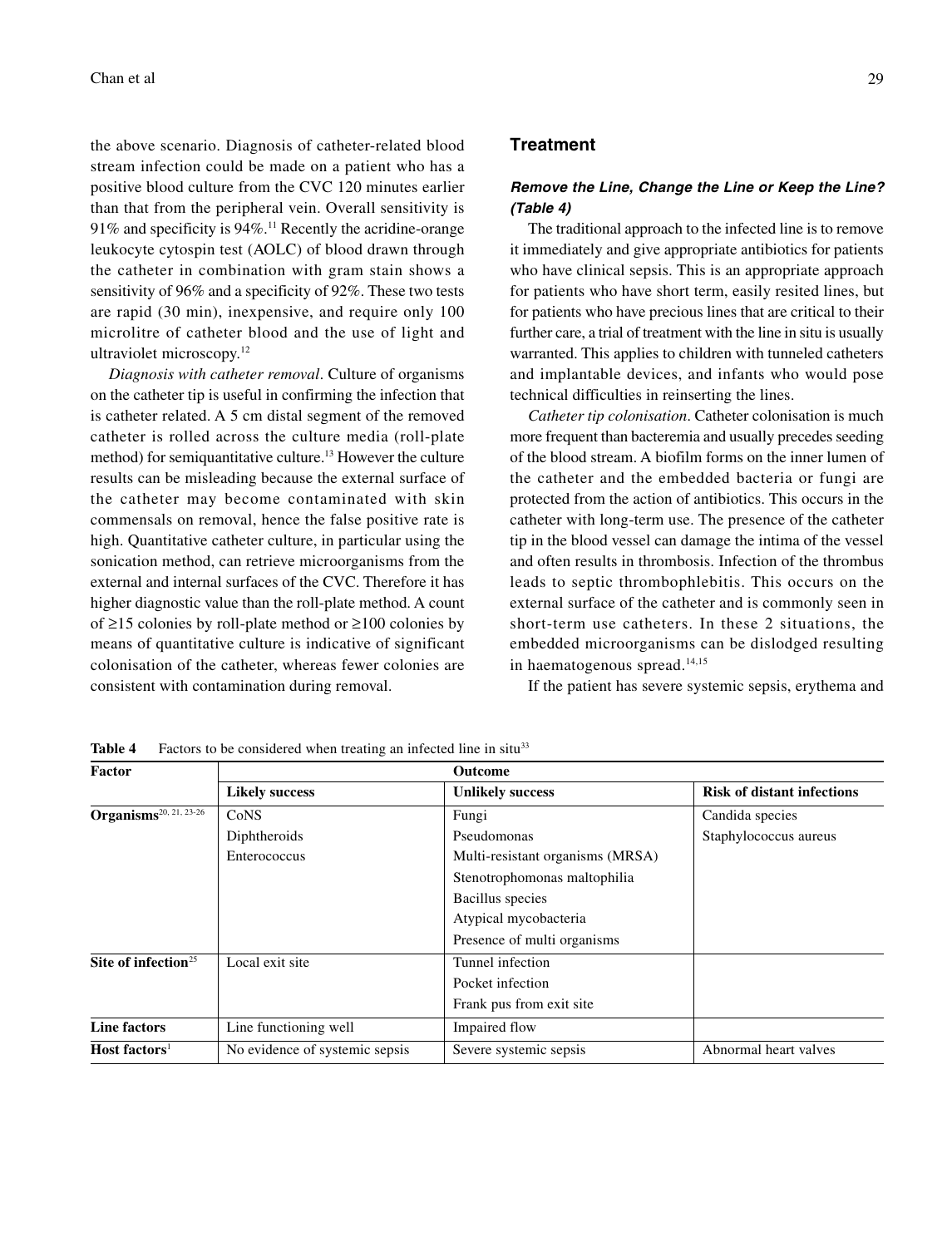purulence at the catheter exit site and no source of fever identified, the catheter should be removed and cultured.<sup>1</sup> In case a catheter is important for the patient's further care, whether to replace it with another catheter at a different insertion site or use a guide wire to change the catheter at the same site remains debatable. In the sheep model, Olson showed that replacement of a biofilm-colonised central venous catheter over a guide wire was associated with rapid colonisation of the new catheter within 48 hours, and all eighteen sheep had embolic pneumonia and vegetative endocarditis at autopsy.<sup>16</sup> A systemic review of 12 randomised controlled trials by Cook concluded that the guide wire exchange technique on critically ill adult patients might be associated with a greater risk of catheter-related infection but fewer mechanical complications than newsite replacement.<sup>17</sup> Hence recent guideline suggests that "change over a guide wire" technique for malfunctioning catheter is safe with fewer mechanical complications and less discomfort but it is not recommended in the presence of bacteremia.18 Another problem that physicians face from time to time is PICC cannot always be advanced to a central location for various reasons such as venospasm, venous tortuosity and venous valves. Racadio et al showed that non-centrally placed catheter tips were associated with more leakage, occlusion and phlebitis than centrally placed catheter tips, but there was no significant difference in the infection rate between these 2 groups.<sup>19</sup>

There is no data in the literature regarding the use of antibiotics for patients whose catheter tip culture reveals significant growth but without culture proven bacteremia or fungemia. Nevertheless, a short course (5-7 days) of antibiotics may be indicated if the patient has valvular heart diseases, neutropenia or catheter tip cultures reveal significant growth of Staphylococcus aureus or Candida albicans.1

Routine or scheduled replacement of intravascular catheter as a measure to prevent infection without a clinical indication is not necessary. It does not reduce the rate of catheter colonisation or the rate of CR-BSI.2,18

*Catheter-related blood stream infection*. Benjamin et al believed that the species of bacterium was important to the decision of catheter removal. He suggested that for CR-BSI in neonates, removal of the catheter should be considered to avoid complicated bacteremia if the infection involving *S. aureus* and gram negative rods. Catheter sterilisation, i.e. appropriate antibiotics given through the central catheter, could be attempted in neonates who were infected with Enterococcus or CoNS. Follow-up blood cultures should be obtained on day 3 and day 4. If both follow-up blood cultures were still positive for these organisms, then the catheter should be removed.<sup>20</sup>

A more recent study by Karlowicz showed that CoNS bacteremia lasted 3 to 4 days in neonates was successfully treated with vancomycin without removal of CVCs in 46% of cases but the number needed to harm was 3.3, i.e. for every 3 infants with CoNS bacteremia from whom CVCs were not removed within 3 days of the first positive blood culture, 1 infant had prolonged bacteremia. CVCs should therefore be removed in cases of CoNS bacteremia lasting > 4 days. There were no cases of osteomyelitis, endocarditis or serious focal infections in association with CoNS bacteremia.21 Surprisingly, Nazemi et al found that Enterobacteriaceae (ENTB) bacteremia could also be treated successfully with gentamicin or tobramycin without removing CVCs in 45% of cases. However the lines should be removed immediately if ENTB bacteremia cases were associated with severe thrombocytopenia, or subsequent blood cultures (24 to 48 hours after initial blood culture) showed persistent bacteremia despite appropriate antibiotic treatment.<sup>22</sup>

For catheter-related candidemia, the mortality, morbidity and the persistence of candidemia are associated with attempts to maintain the catheters. Immediate removal of the catheters and the initiation of antifungal treatment are warranted.<sup>23</sup> Other organisms that may be difficult to eradicate include bacillus species, methicillin-resistant staphylococcus aureus, atypical mycobacteria and malassezia species.24-26

Exit-site infection can be successfully treated with local care, i.e. frequent change of dressing, even without the addition of antibiotic. However if it is caused by Pseudomonas aeruginosa, which is more difficult to eradicate than other organisms, the catheter may need to be removed. For tunnel-tract infection and pocket infection, they are difficult to treat successfully if the line is not removed. Only one third of the tunnel tract infection and one half of the pocket infection can be cured without removing the line.<sup>25</sup>

Apart from considering the specific pathogen involved, the catheter should be removed if one or more of the following conditions are met: 1) the patient's condition deteriorates; 2) the presence of complications, such as endocarditis, septic thrombosis, tunnel infection, or metastatic seeding;<sup>1</sup> 3) relapse of infection after antibiotics have been discontinued; 4) persistent positive blood cultures; or 5) the catheter is not necessary.26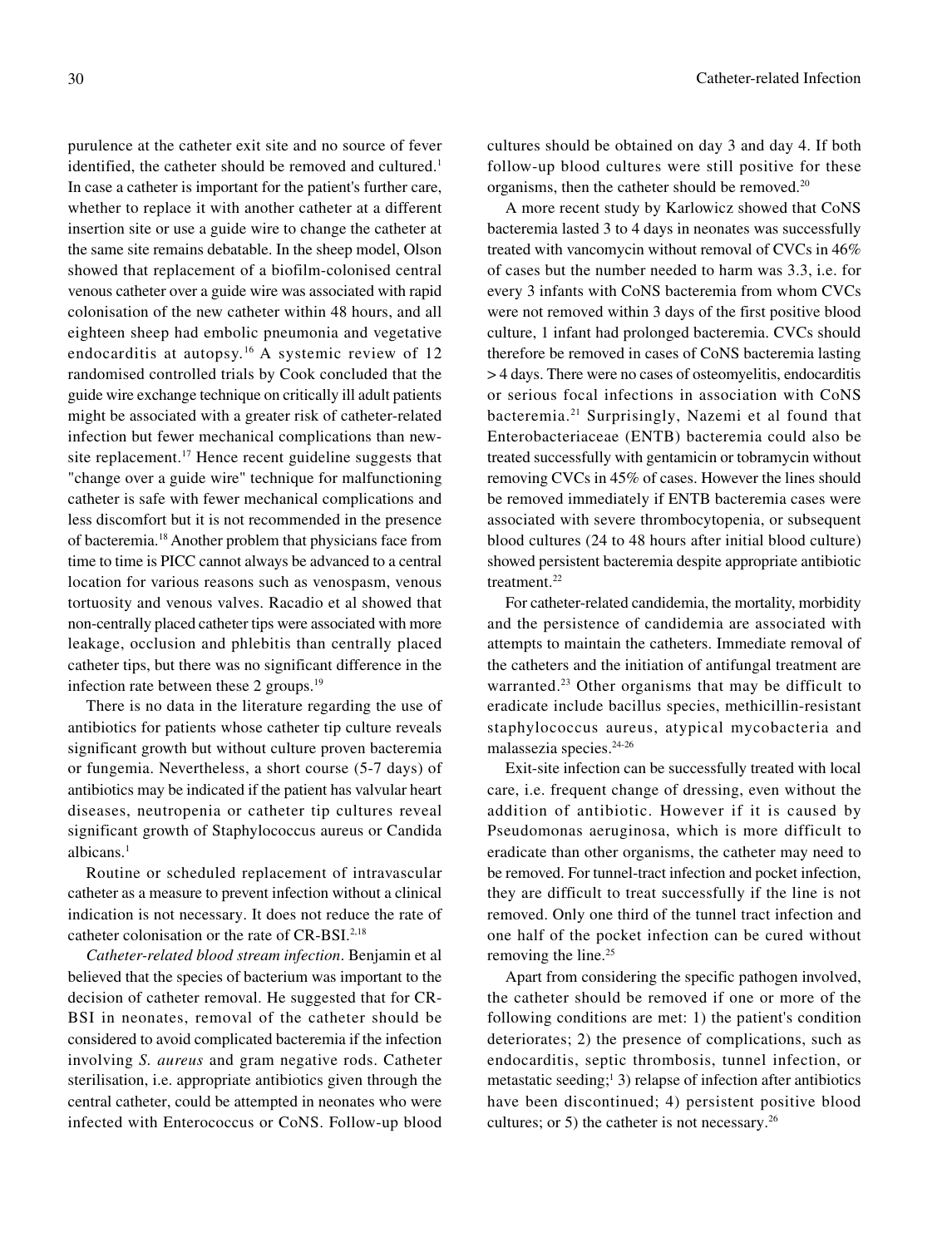#### **Antibiotics**

In immunocompetent patients, the initial empirical therapy should include antibiotics against staphylococci (oxacillin, nafcillin, or vancomycin, depending on the prevalence of methicillin-resistant staphalococci) plus an agent active against hospital-acquired gram negative rod species (usually 3rd generation cephalosporin, such as cefotaxime, ceftriaxone, or ceftazidime, or an aminoglycoside, such as gentamicin or tobramycin).

For immunocompromised patients, some experts recommend both a cephalosporin and an aminoglycoside for better gram negative bacilli coverage. Vancomycin should also be included in the initial empiric regimen.<sup>27</sup> Peripheral and catheter blood cultures should be repeated 24-48 hours after the initiation of therapy. Antibiotic therapy should be adjusted on the identification and susceptibility testing of the causative pathogen(s).

In general, if catheter-related sepsis is diagnosed, antibiotics should be administered through the catheter for 10-14 days. However the duration of treatment depends on specific pathogens, associated complications, whether the catheter is removed and whether the catheter is tunneled.

For coagulase negative staphylococci CR-BSI, infection may resolve without antibiotic if the catheter is removed. Nevertheless many experts suggest that antibiotic is still necessary. If the CVC is removed, appropriate systemic antibiotic therapy is recommended for 5-7 days. If the nontunneled catheter is retained, duration of the systemic antibiotic treatment should be extended to 10-14 days. The duration of treatment could be shortened to 7 days if the catheter is tunneled.

For Staphylococus aureus CR-BSI, repeated positive blood culture results and/or unchanged clinical status for 3 days after catheter removal usually indicate complications of CR-BSI such as septic thrombosis, endocarditis or metastatic foci of infection. Septic thrombosis and endocarditis should be treated with antibiotics for 4-6 weeks and 6-8 weeks for osteomyelitis.

The duration of antibiotics treating gram negative bacilli CR-BSI is usually 14 days. Catheter removal should be considered if the bacteremia is due to Pseudomonas species other than Pseudomonas aeruginosa, Burkholderia cepacia, Stenotrophomonas species, Agrobacterium species and Acinetobacter baumannii.

The duration of antifungal treatment for candidemia should be 14 days after the last positive blood culture result.

#### **Antibiotic Lock Therapy**

Antibiotic lock technique (ALT) is a method of sterilising intravascular catheters by using high concentration of antibiotics infused into the portion of the catheter between the hub and the vessel entry. The solution is allowed to dwell within the catheter segment for several hours. It can be used as an adjuvant therapy with parenteral systemic antibiotics for the treatment of uncomplicated tunneled catheter-related or implantable device-related blood stream infections. This technique can also salvage non-tunneled CVC in CoNS catheter infection.1

Johnson et al successfully treated 10 of 12 episodes of persistent CVC infections by antibiotic lock technique in 11 children. He injected 2 mg/ml antibiotic solution of 3 to 4 ml (vancomycin, mezlocillin, amphotericin B, amikacin or combination of ampicillin and gentamicin) into the catheter lumen. The catheters were capped so as to dwell the antibiotic in the line every 12 hours per day for 10 to 14 days. He reported that this type of therapy was successful after the failure of conventional intravenous antibiotic therapy.28 Spafford suggested a TPN solution containing 25 µg of vancomycin per ml could effectively reduce catheter-related sepsis in the neonatal intensive care unit and offer other potential benefits such as the need for fewer catheters and earlier weight gain. The colonisation of catheters by coagulase-negative staphylococci was reduced from 40% to 22% in the vancomycin group; catheter-related sepsis was reduced from 15% to no cases. Fewer infants required CVC reinsertion in the vancomycin-treated group, who also regained birth weight earlier (13.4 vs 17.1 days). Adverse effects of vancomycin infusion were not observed.<sup>29</sup>

In general, ALT solutions that contain antimicrobial agent in a concentration of 1-5 mg/ml (e.g. 1-5 mg/ml for vancomycin, 1-2 mg/ml for gentamicin and amikacin) are usually mixed with 50-100 U of heparin or normal saline in sufficient volume to fill the catheter lumen (usually 2-5 ml) and "locked" into the lumen during the periods when the catheter is not being used. The duration of ALT most often is 2 weeks. $<sup>1</sup>$ </sup>

Antibiotic-lock therapy is useful in patients receiving total parenteral nutrition. It offers several advantages: 1) minimal side effects of the systemic antibiotics; 2) salvage of the CVCs; and 3) the therapy can be administrated in an outpatient setting thereby reducing hospital costs. But it also has drawbacks: 1) for patients who require multiple infusions through the CVCs other than nutrition, the antibiotic lock therapy may reduce the time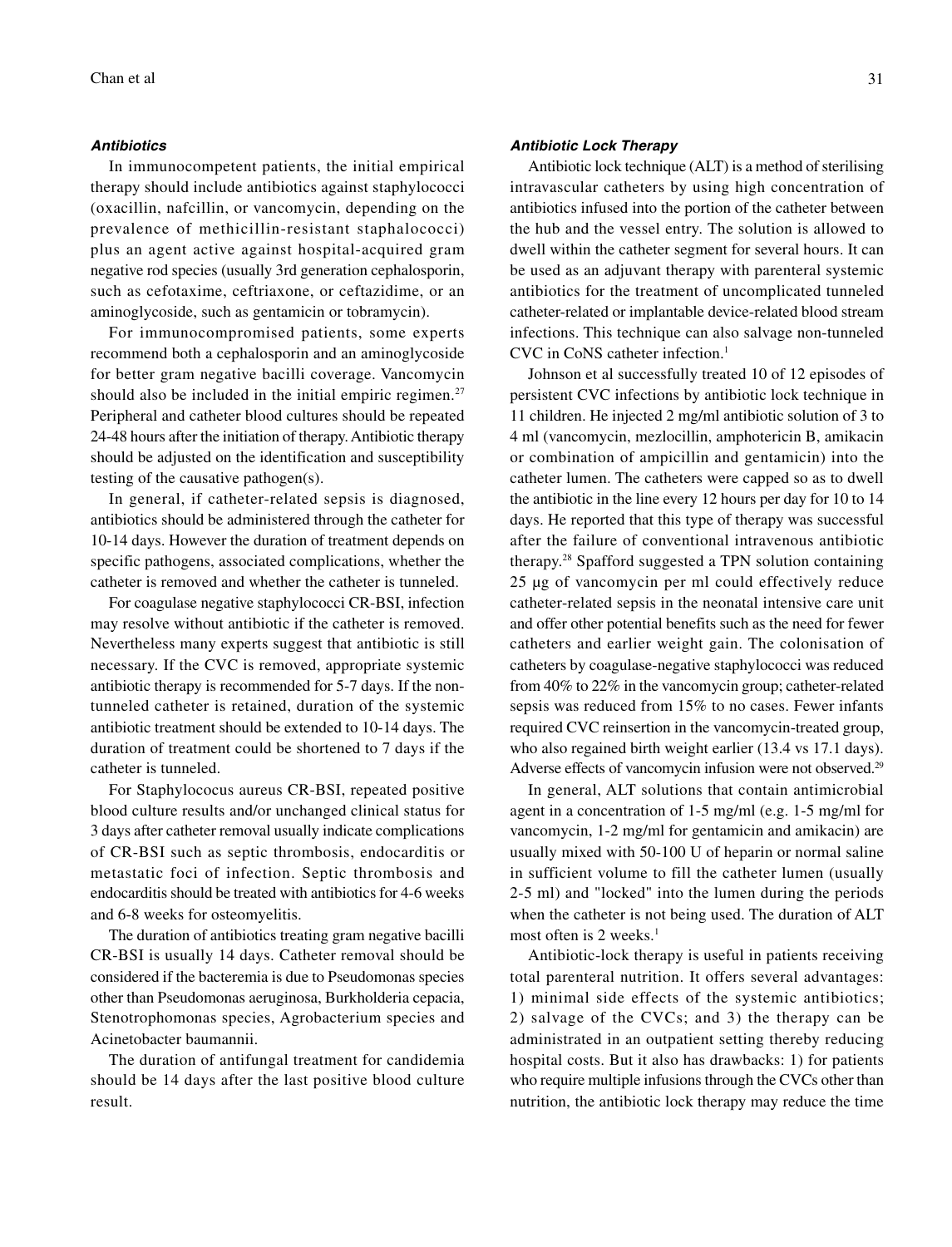available for other infusates; 2) fungal infections have been suppressed but not eliminated with this technique; 3) it is inadequate for extraluminal infection; and 4) the high concentration of antibiotic installation may cause the emergence of antibiotic-resistant organisms.

#### **Urokinase**

The use of urokinase as an adjuvant therapy to antibiotics has been proposed.

Urokinase may dissolve the fibrin sheath around the catheter that harbours microorganisms, making them susceptible to antibiotics and host defenses. However 2 randomised double-blind trials failed to demonstrate improved infection clearance with urokinase in the treatment of Hickman catheter sepsis.30,31 The trial by LaQuaglia was stopped early because of fever, chills and hypotension in several patients in spite of a slow-push urokinase or placebo infusion.

### **References**

- 1. Mermel LA, Farr BM, Sherertz RJ, et al. Guidelines for the management of intravascular catheter-related infections. Clin Infect Dis 2001;32:1249-72.
- 2. Pearson ML. Guideline for prevention of intravascular devicerelated infections. Part I. Intravascular device-related infections: an overview. The Hospital Infection Control Practices Advisory Committee. Am J Infect Control 1996;24:262-77.
- 3. Gaynes RP, Edwards JR, Jarvis WR, Culver DH, Tolson JS, Martone WJ. Nosocomial infections among neonates in highrisk nurseries in the United States. National Nosocomial Infections Surveillance System. Pediatrics 1996;98(3 Pt 1):357- 61.
- 4. Richards MJ, Edwards JR, Culver DH, Gaynes RP. Nosocomial infections in pediatric intensive care units in the United States. National Nosocomial Infections Surveillance System. Pediatrics 1999;103:e39.
- 5. Sharma M, Riederer K, Johnson LB, Khatib R. Molecular analysis of coagulase-negative Staphylococcus isolates from blood cultures: prevalence of genotypic variation and polyclonal bacteremia. Clin Infect Dis 2001;33:1317-23.
- 6. Van Eldere J, Peetermans WE, Struelens M, Deplano A, Bobbaers H. Polyclonal Staphylococcal endocarditis caused by genetic variability. Clin Infect Dis 2000;31:24-30.
- 7. Elliott TS, Tebbs SE, Moss HA, et al. A novel serological test for the diagnosis of central venous catheter-associated sepsis. J Infect  $2000:40:262-6$
- 8. Baltimore RS. Neonatal nosocomial infections. Semin Perinatol 1998;22:25-32.
- 9. DesJardin JA, Falagas ME, Ruthazer R, et al. Clinical utility of blood cultures drawn from indwelling central venous catheters in hospitalized patients with cancer. Ann Intern Med 1999;131:

641-7.

- 10. Fan ST, Teoh-Chan CH, Lau KF. Evaluation of central venous catheter sepsis by differential quantitative blood culture. Eur J Clin Microbiol Infect Dis 1989;8:142-4.
- 11. Blot F, Nitenberg G, Chachaty E, et al. Diagnosis of catheterrelated bacteraemia: a prospective comparison of the time to positivity of hub-blood versus peripheral-blood cultures. Lancet 1999;354:1071-7.
- 12. Kite P, Dobbins BM, Wilcox MH, McMahon MJ. Rapid diagnosis of central-venous-catheter-related bloodstream infection without catheter removal. Lancet 1999;354:1504-7.
- 13. Maki DG, Weise CE, Sarafin HW. A semiquantitative culture method for identifying intravenous-catheter-related infection. N Engl J Med 1977;296:1305-9.
- 14. Donlan RM. Biofilms and device-associated infections. Emerg Infect Dis 2001;7:277-81.
- 15. Darouiche RO. Device-associated infections: a macroproblem that starts with microadherence. Clin Infect Dis 2001;33:1567- 72.
- 16. Olson ME, Lam K, Bodey GP, King EG, Costerton JW. Evaluation of strategies for central venous catheter replacement. Crit Care Med 1992;20:797-804.
- 17. Cook D, Randolph A, Kernerman P, et al. Central venous catheter replacement strategies: a systematic review of the literature. Crit Care Med 1997;25:1417-24.
- 18. O'Grady NP, Alexander M, Dellinger EP, et al. Guidelines for the prevention of intravascular catheter-related infections. The Hospital Infection Control Practices Advisory Committee, Center for Disese Control and Prevention, u.s. Pediatrics 2002;110:e51.
- 19. Racadio JM, Doellman DA, Johnson ND, Bean JA, Jacobs BR. Pediatric peripherally inserted central catheters: complication rates related to catheter tip location. Pediatrics 2001;107:E28.
- 20. Benjamin DK Jr, Miller W, Garges H, et al. Bacteremia, central catheters, and neonates: when to pull the line. Pediatrics 2001; 107:1272-6.
- 21. Karlowicz MG, Furigay PJ, Croitoru DP, Buescher ES. Central venous catheter removal versus in situ treatment in neonates with coagulase-negative staphylococcal bacteremia. Pediatr Infect Dis J 2002;21:22-7.
- 22. Nazemi KJ, Buescher ES, Kelly RE Jr, Karlowicz MG. Central venous catheter removal versus in situ treatment in neonates with enterobacteriaceae bacteremia. Pediatrics 2003;111:e269-74.
- 23. Karlowicz MG, Hashimoto LN, Kelly RE Jr, Buescher ES. Should central venous catheters be removed as soon as candidemia is detected in neonates? Pediatrics 2000;106:E63.
- 24. Decker MD, Edwards KM. Central venous catheter infections. Pediatr Clin North Am 1988;35:579-612.
- 25. Flynn. Diagnosis, management, and prevention of catheterrelated infections. Semin Pediatr Infect Dis 2000;11:113-21.
- 26. Flynn P. Vascular access device infections. In: Christian PC, ed. Clinical Management of Infections in Immunocompromised Infants and Children. Philadelphia: LWW, 2001:212-224.
- 27. Zinner SH. Relevant aspects in the Infectious Diseases Society of America (IDSA) guidelines for the use of antimicrobial agents in neutropenic patients with unexplained fever. Int J Hematol 1998;68 Suppl 1:S31-4.
- 28. Johnson DC, Johnson FL, Goldman S. Preliminary results treating persistent central venous catheter infections with the antibiotic